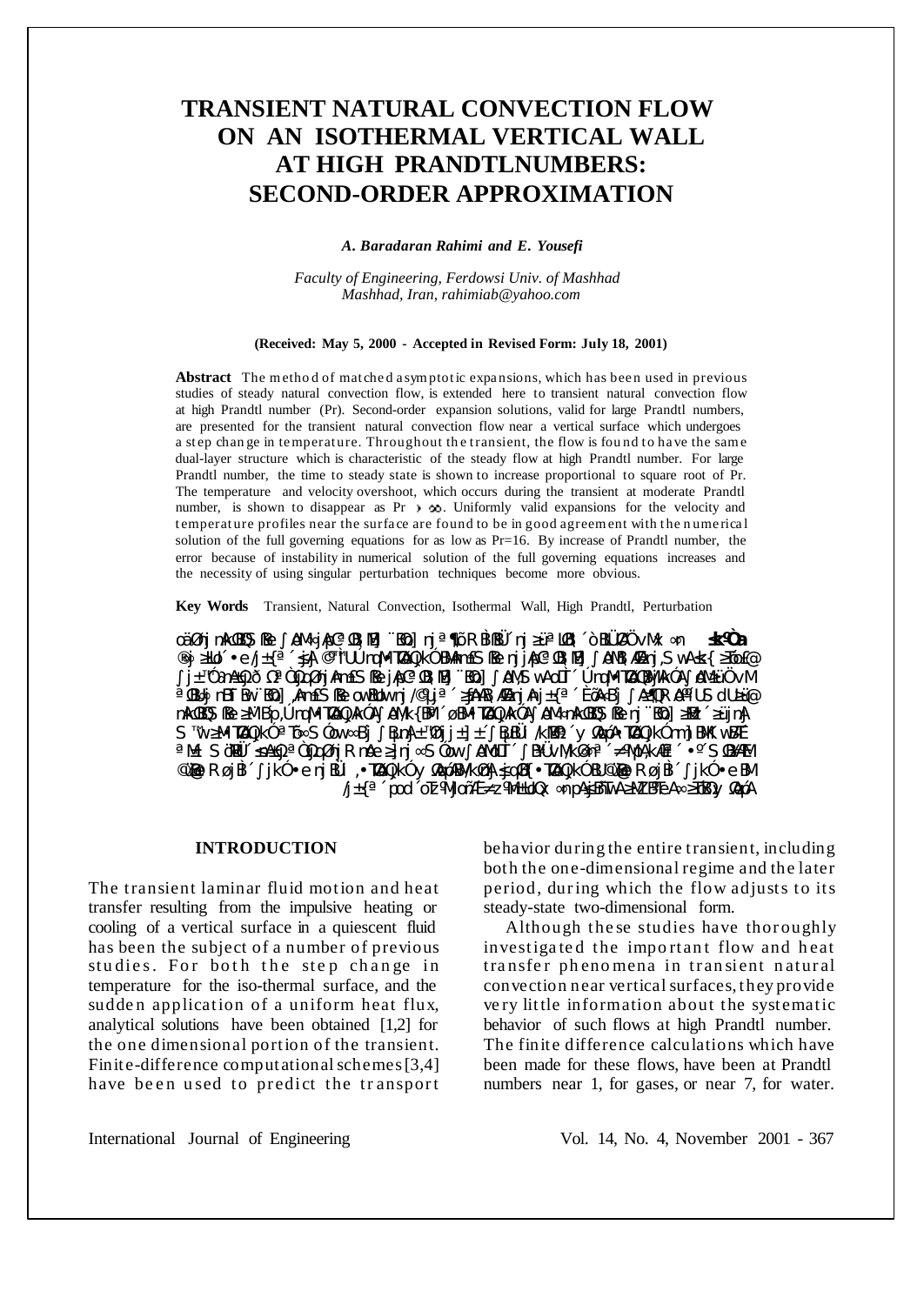The closed-form solutions for the one-dimensional portion of the transient may be evaluated for any Prandtl number, but they are valid only for short times. Gebhart [5] presented solutions for the uniform-flux surface for values of Pr andtl number up to 1000. H owever, the accuracy of these solutions is limited by the assumption of the integral method. Almost all experimental dat a on transient vertical natural convection flows have also been from flows in fluids with Prandtl numbers near either 1 or 7.

The limiting case solutions [Ref. 2] when Prandtl number is taken as infinity, omits the de rivative term of second-order in energy equation and change it into a partial differential equation of first-order. This reduction is only valid in limiting studies when Prandtl number is exactly infinity. But physically in some applications fluids are employed which have the property of having high Prandtl number other than exactly infinity.

The present work is an analysis of transient natural convection in a high Prandtl number fluid. The analysis is applied to an isothermal sur face which suddenly changes temperature above or below the ambient. Flows of this type commonly occur in technological applications. A high Prandtl number fluid is sometimes used as a heat sink in electrical tran sformers. The sudden application of electrical power to the transformer produces a transient buoyancydriven flow. Transient flows at high Prandtl number may also result from the sudden addition or removal of heat in chemical processing of hydrocarbon and silicone polymers, and in thermal energy storage devices.

The analysis used here combines a mat ched asymptotic expansion technique [6] with an explicit finite difference computationalscheme. Asymptotic transient profiles are obt ained for the limiting circumstances of Pr  $\infty$   $\infty$ . Second-order corrections are also computed so the results may be used to predict flow and heat transfer at moderate values of Pr. It will be shown that the results accurately predict the flow and temperature field behavior at least in the range  $16 < P r < \infty$ . These results provide a more complete picture of the manner in which the heat transfer and flow behavior changes with Prandtl number in these time-dependent flows.

# **FORMULATIONOF THE PROBLEM**

The analysis applies to a flat vertical plate immersed in an extensive body of quie scent fluid at a uniform temperature. To initiate the transient, the plate temperature is suddenly raised or lowered to a value different from the temperature of the fluid.

The analysis incorporates the nondimensional variables of Hellums and Churchill [7], listed below

$$
T_N = \frac{T - T_{\infty}}{T_{W} - T_{\infty}} = \frac{T - T_{\infty}}{\Delta T}
$$
  
\n
$$
U = u (v g \beta, \Delta T)^{-1/3}
$$
  
\n
$$
V = v (v g \beta, \Delta T)^{-1/3}
$$

$$
Y = y \left( g\beta_t \frac{\Delta T}{v^2} \right)^{1/3} = \frac{y}{x} G r_x^{1/3}
$$
 (1)

The equations governing conservation ofmass, momentum and energy, in terms of these non-dimensional variables, are given below. The usual boundary-laver and Boussinesq approximations have been made:

$$
\frac{\partial U}{\partial X} + \frac{\partial V}{\partial Y} = 0
$$
  

$$
\frac{\partial U}{\partial \tau} = U \frac{\partial U}{\partial X} + V \frac{\partial U}{\partial Y} = T_N - \frac{\partial^2 U}{\partial Y^2}
$$
  

$$
\frac{\partial T_N}{\partial \tau} + U \frac{\partial T_N}{\partial X} + V \frac{\partial T_N}{\partial Y} = \frac{1}{pr} \cdot \frac{\partial^2 T_N}{\partial Y^2} = (2)
$$

The initial and boundary conditions are

$$
\tau = 0 \; : \; U = V - T_N = 0 \tag{3a}
$$

$$
X = 0 : U = V = T_N = 0
$$
 (3b)

$$
Y = 0 : U - V = 0 , T_N = 1
$$
 (3c)

$$
Y \to \infty \text{ : } U = T_N = 0 \tag{3d}
$$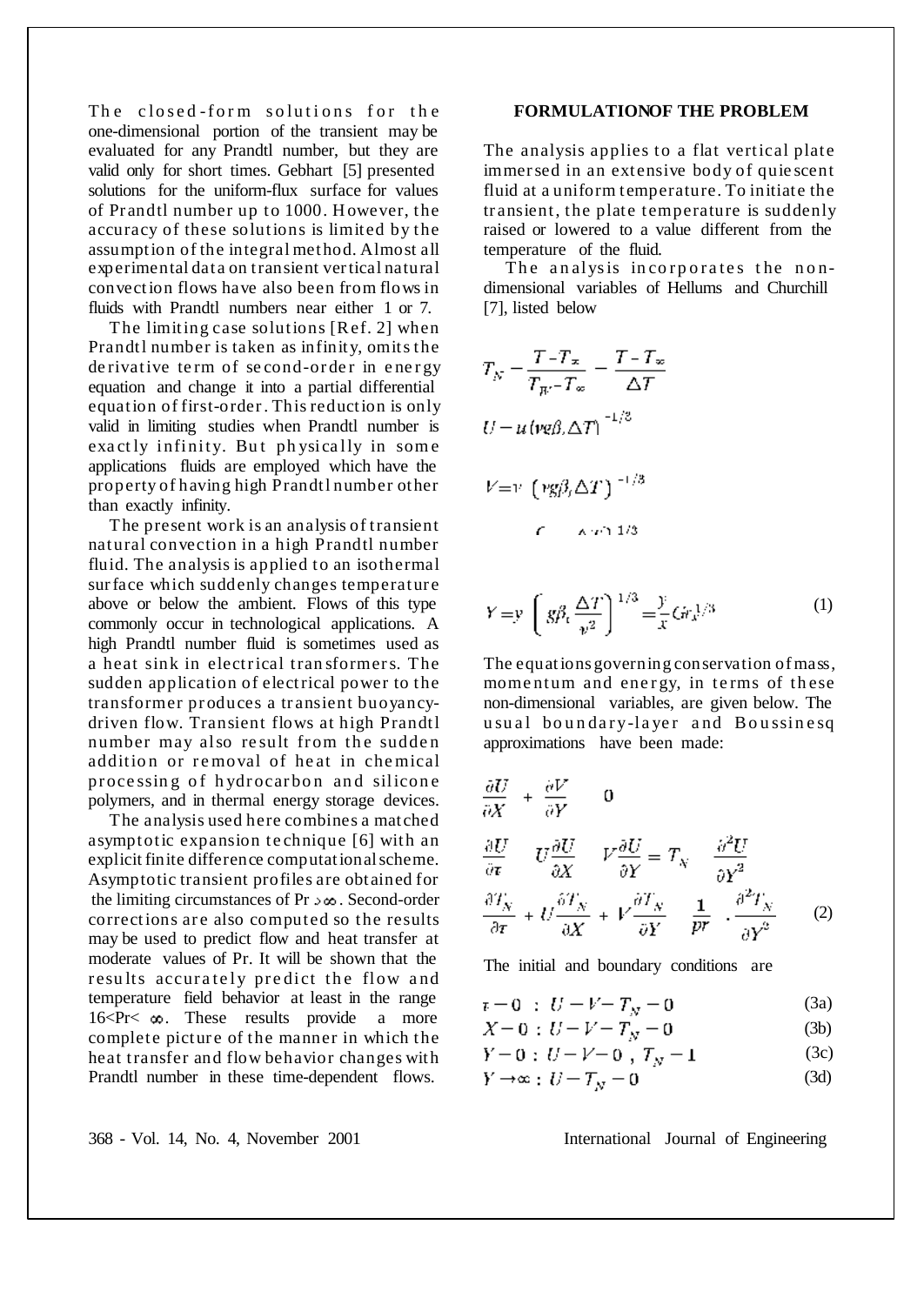As  $Pr \rightarrow \infty$ , the coefficient of the second derivative in the energy equation vanishes. Hence, to obtain a solution for large Pr, a singular perturbation technique is needed.It is therefore assumed that throughout the transient, the flow consists of two regions: an inner region, near the surface, dominated by buoyancy and viscous effects, and an outer region where only viscous and momentum effects are important. Accordingly, in the inner region, the Y and time coordinates are stretched as follows

$$
\varepsilon \quad \frac{1}{Pr} \quad , \quad Pr \rightarrow \infty \tag{4}
$$

$$
\eta = \varepsilon^{-1/4} \cdot Y \qquad \qquad , \theta = \varepsilon^{1/2} \cdot x \qquad (5)
$$

Inner expansions for U, V and T are taken to be

$$
U_i = \varepsilon^{1/2} \left[ U_0 + \varepsilon^{1/2} U_1 + \varepsilon U_2 - \dots \right]
$$
  
\n
$$
V_i = \varepsilon^{3/4} \left[ V_0 + \varepsilon^{-/2} V_1 + \varepsilon V_1 - \dots \right]
$$
  
\n
$$
T_i = T_N = \left[ T_0 - \varepsilon^{1/2} T_1 - \varepsilon T_2 - \dots \right]
$$
 (6)

The inner variables and expansions are chosen so that, to lowest order, as  $Pr \rightarrow \infty$ , the inner momentum equation ret ains only the viscous and buoyancy terms.

Writing the governing equations (2) in terms of the inner coordinates (5) and expansions (6), and requiring that the equations be satisfied at each level in powers of  $\varepsilon$ , the systems of equations for inner region are obtained which are presented in Appendix as Equations I, II, and III.

In similar fashion, outer stretched coordinates and expansions are taken to be

$$
\xi = \varepsilon^{1/4} Y \quad , \quad \theta = \varepsilon^{1/2} \tau \tag{7}
$$
\n
$$
U^0 = \varepsilon^{1/2} \left[ u_0 - \varepsilon^{1/2} u_1 + \varepsilon u_2 + \dots \right]
$$
\n
$$
V^0 = \varepsilon^{1/4} \left[ v_0 - \varepsilon^{1/2} v_1 + \varepsilon v_2 + \dots \right]
$$
\n
$$
T^0 = 0 \tag{8}
$$

The scaling and expansions are chosen so that, to lowest order, only momentum and viscous terms are retained. The temperature field is exponentially small in the outer region and is ther efore taken as ze ro in the expansion to  $O(\varepsilon)$ .

Substituting in the same manner as for the inner equations, the systems of equations are obtained for the outer velocity terms which are presented in Appendix as Equations IV, V, and VI.

Boundary conditions at the surface  $(\eta=0)$ and initial conditions for the inner equations are obtained by substituting new variables (5) and the expansions  $(6)$  into Equations  $3a-3c$ . Likewise, the boundary conditions far from the surface and the initial conditions for the outer equations are obtained by substituting the relations in (7) and (8) into Equations 3a, 3b and 3d.

The outer  $(\eta \rightarrow \infty)$  boundary conditions for the inner equations and the inner  $(\xi \rightarrow 0)$ boundary conditions for the outer equations are obtained by matching the inner and outer expansions. The method used here is similar to that described by Van Dyke [8] except that the x and time dependence of the flow field must be considered. Since the inner and outer  $x(X)$  and time  $(\theta)$  scales are equal, the inner and outer expansions can be matched for fixed  $X$  and  $\theta$ . Combining the matching conditions with the required conditions at  $\theta = 0$ ,  $X = 0$ ,  $\eta = 0$  and  $\hat{\mathcal{E}} = \infty$ , the full boundary and initial conditions for the inner and outer equations are obtained.

# **CALCULATION PROCEDURE**

The systems of Equations I, II, III and IV, V, VI together with the corresponding boundary and initial conditions were solved numerically using an explicit finite difference scheme. The value  $X_{max}$  – 100 was considered to represent the total height of the plate, and  $\eta_{max} = \xi_{max} = 16$ were considered to represent  $\eta = \infty$  and  $\xi = \infty$ . This is equivalent to a value of the Grashof number,  $GF<sub>x</sub>$ , of 10<sup>6</sup> at the end of the plate.

The flow region was divided into a grid with m and n spacings in the X and Y directions. For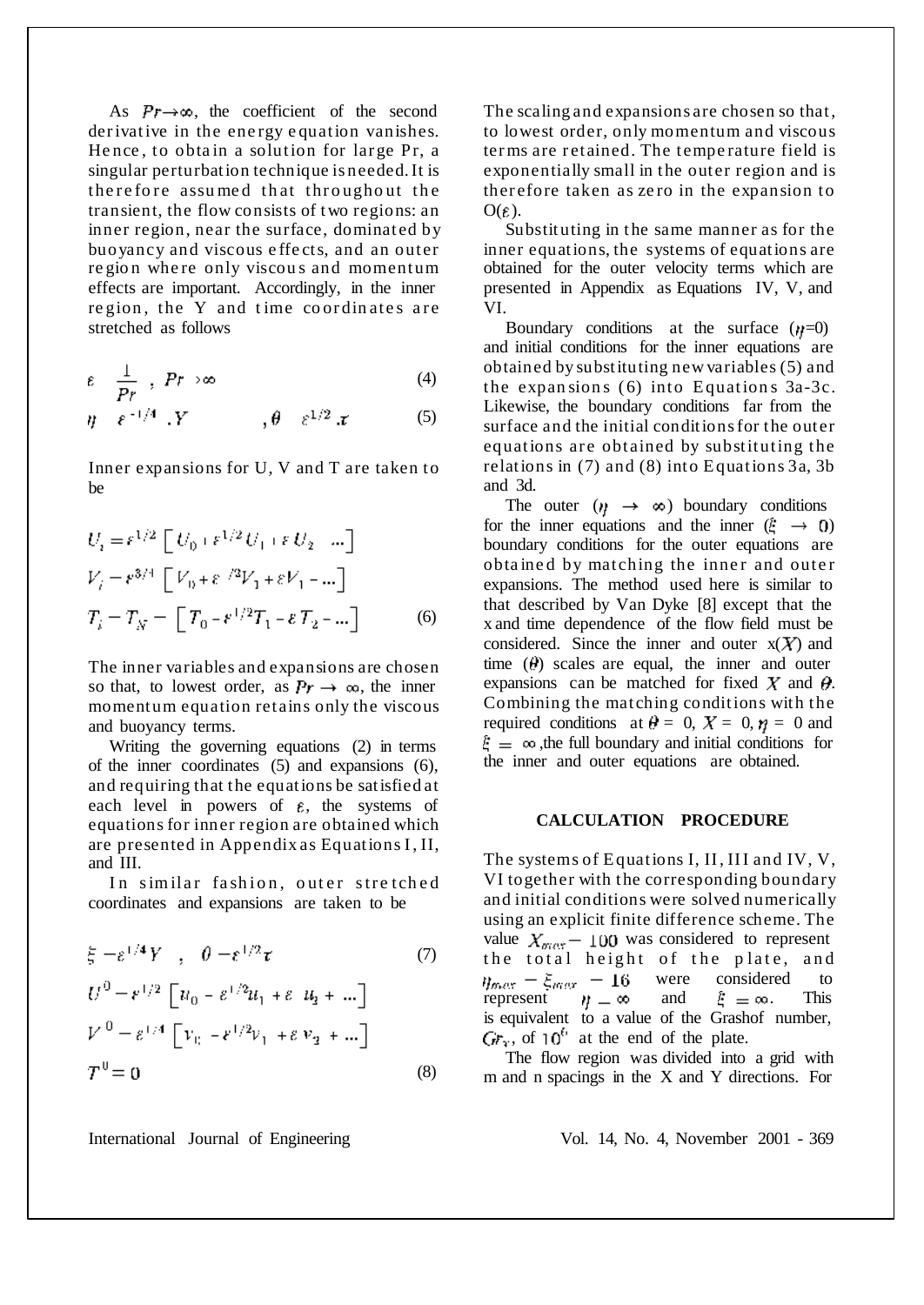both the inner and outer regions, the values of m and n used were 20 and 32, re spectively. Second-order derivatives were written in central differences, forward differences were used for first-order derivatives in  $\eta$ ,  $\xi$  and  $\theta$ , and a backward difference was used for X derivatives.

The calculation procedure generates a solution by marching forward in time while matching the inner and outer expansions at each time step. Beginning with the results from the last time step, the solution at the next step was calculated first for the lowest-order inner equations along with their corresponding conditions using the newlycalculated necessary values, the lowest-order outer solution was then calculated for next time step. This procedure were followed to solve the higher order inner and outer equations. The resulting velocity and temperature fields were then stored, and the whole process was repeated to march the entire perturbation solution forward in time. The solution was computed until steady state was reached using a time step,  $\Delta \theta$ , of 0.01.

From a series of calculations with different grid sizes and time st eps, it was calculated that m=20, n=32 and  $\triangle \theta = 0.01$  would yield acceptable accuracy. Increasing  $\Delta \theta$  from 0.01 to 0.02 resulted in a change in the velocity and temperature profiles of less than 2% of their respective peak values across the layer.

It should be mentioned here that in order to control our computer code and for the purpose of comparison, the full governing equations (2) along with initial and boundar y conditions (3) were also solved numerically with similar procedures as above.

## **RESULTS AND DISCUSSIONS**

In addition to the numerical solution of the full governing equations, the following one-dimensional analysis can also be used for the sake of comparison with the perturbation solutions.

During the initial one-dimensional portion of the transient, the V-velocity and X-derivative te rms in the gove rning equations are zero. Without these terms, the governing equations

and boundary conditions reduce to a line ar syste m of partial diffe rential equations and boundary conditions for which closed-form solutionsexist. UsingLaplace Transformations, it is easily shown that during the one-dime nsional portion of the transient, the solutions for governing equations of the inner and outer regions with corresponding boundary conditions are given by

$$
T_0 = erfc\left[\frac{\eta}{2\sqrt{\theta}}\right], \quad T_1 = T_2 = 0 \quad (9)
$$

$$
U_0 = \theta. \left[\begin{array}{ccc} & & \hat{r} & & \hat{r} \\ & & & \hat{r} & \frac{\eta}{\sqrt{\theta}} \\ & & & & \sqrt{\theta} \end{array}\right]
$$

$$
\frac{\eta}{\sqrt{\pi\theta}} \cdot \exp\left(-\frac{\eta^2}{4\theta}\right) \quad (10)
$$

$$
U_1 = -2\eta \cdot \sqrt{\frac{\theta}{\pi}} , U_2 = 0 \tag{11}
$$

$$
u_0 = e^{-\int [f(z - \xi^2)]} = e^{-\int [f(z - \xi)]} = \frac{\xi}{\sqrt{\pi \theta}}
$$

$$
\exp\left(-\frac{\xi^2}{4\theta}\right) \ , \quad u_1 - u_2 = 0 \qquad (12)
$$

The solution for the lowest-order temperature solution is just the one-dimensional conduction transient in a semi-infinite solid. The lowest-order inner and outer solutions for the velocity, obt ained above, can be combined using the me tho d of additive comp osition, described by Van Dyke [8], to obtain the following uniformly valid solution for the U velocity:

$$
U_c(\tau, Y) = \tau \mathcal{F} \left[ \left( 1 + \frac{Y^2}{2\tau} \right) \cdot \text{erfc} \left( \frac{Y}{2\sqrt{\tau}} \right) - \frac{Y}{\sqrt{\pi \tau}} \cdot \text{exp} \left( \frac{-Y^2}{4\tau} \right) - \left( 1 - \frac{Y^2}{2\tau \varepsilon} \right) \right]
$$

$$
\left[ \text{erfc} \left[ \frac{Y}{2\sqrt{\tau \varepsilon}} \right] + \frac{Y}{\sqrt{\pi \tau \varepsilon}} \text{exp} \left( -\frac{Y^2}{4\tau \varepsilon} \right) \right] + \frac{\pi}{(13)}
$$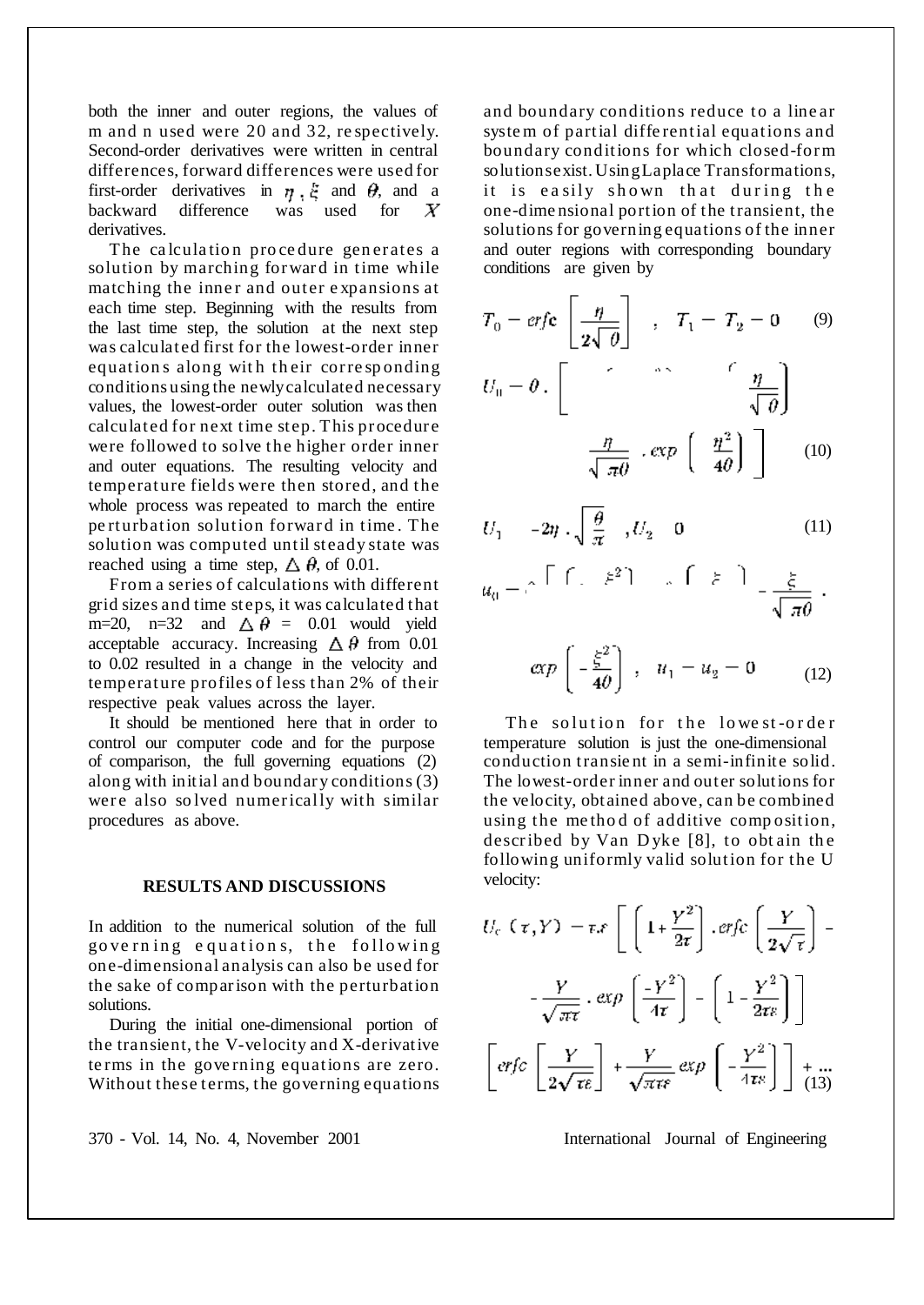The uniformly-valid solution for U , Equation 22, is compared with the corresponding one-dimensional solution obtained from governing Equations 2, as following:

$$
\frac{U_c(G,Y,\varepsilon)}{U(G,Y,\varepsilon)} = (1-\varepsilon) \tag{14}
$$

It is seen from (14) that as Pr  $\rightarrow \infty$ , these two solutions are the same. On the other hand, from the one-dimensional governing Equations 2 and their corresponding initial and boundary conditions, we get

$$
\Rightarrow T_N (Y, \tau) - erfc\left[\frac{Y}{2\sqrt{\varepsilon\tau}}\right] \tag{15}
$$

Also from  $q'' = K \frac{\partial T}{\partial y} \Big|_{y=0} = h \Delta T$ , the local Nusselt Number from (9) and (15) is

$$
N t t_x = \frac{G r_{\bar{x}}^{3/3} \cdot r^{1/4}}{\sqrt{\pi \theta}} , \qquad N t_{\bar{x}} = \frac{G r_{\bar{x}}^{3/3}}{\sqrt{\pi \varepsilon \tau}} \qquad (16)
$$

To obtain the second-order approximate solution of two-dimensional composite solution which is uniformly valid every where, an asymptotic matching procedure as before is used, to get

$$
U_{c} = \varepsilon^{1/2} \left[ U_{0} + u_{0} - A_{00} + \varepsilon^{-/2} \left( U_{1} + u_{1} + \frac{\varepsilon^{2}}{2} \left( U_{2} + u_{2} + \frac{\varepsilon^{2}}{2} \left( U_{1} + u_{2} + \frac{\varepsilon^{2}}{2} \right) \right) \right] \tag{17}
$$

where the functions A00, A10, A11, A20, A21, and A22 are presented in the Appendix as equations (VII).

From the expansion for the temperature field, the local Nusselt number is related to the gradients of T0, T1, and T2 at the surface as

$$
Nu_x = -\varepsilon^{1/4} \cdot Gr_x^{1/3} \left[ \frac{\partial T_0}{\partial \eta} (X, 0, \theta) + \varepsilon^{1/2} \right]
$$

$$
\frac{\partial T_1}{\partial \eta} \left( X, 0, \theta \right) + \epsilon \frac{\partial T_2}{\partial \eta} \left( X, 0, \theta \right) \quad (18)
$$



**Figure 1**. Lowest-order inner velocity profile for Pr = 16, for two-dimensional (---) and one-dimensional case (- - -).



**Figure** 2. Lowest order outer velocity profile for  $Pr = 16$ , for two-dimensional (---) and one-dimensional case (- - -).

It can easily be shown that during the initial one-dimensional portion of the transient, and at ste ady state, the heat transfer parameter

 $Nu_x / Gr_x / 4$  is a function only of the ratio  $\tau/X^{1/2}$  .

Figure 1 shows the lowest-order inner ve locity profile for Pr= 16 at the end of the plate  $(X=100)$  for two-dimensional  $(--)$  and one-dimensional (- - -) case for various values of q . These results compare very well for small q and indicates the accuracy of our computer code. Figure 2 shows the lowest-order outer velocity profile in the case of two-dimensional  $(--)$  and one-dimensional  $(--)$  for  $Pr=16$  and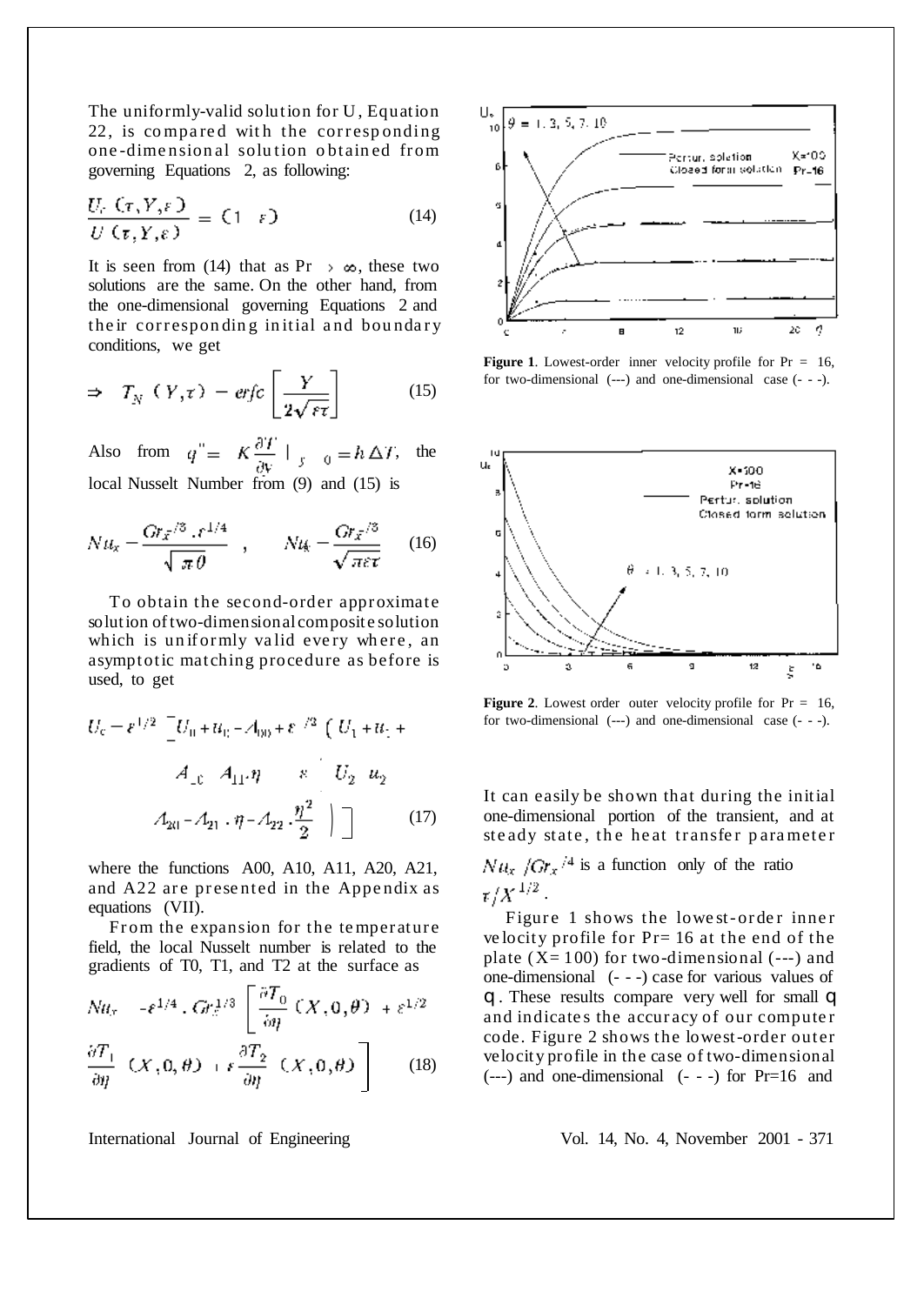

**Figure** 3. Variation of temperature for  $Pr = 16$  for different values of t. Complete numerical solution (---) and perturbation solution (- - -).



**Figure 4**. Lowe st-order in ner ve locity profile for different values of  $\alpha$  for Pr = 2000.



**Figure 5**. First-or der in ner velocit y pr ofile for diffe rent values of q for  $Pr = 20,000$ .

for differe nt values of q. Figure 3 shows the variations of temperature for Pr=16 at the end



**Figure 6**. Second-order inner velocity profile for differe nt values of  $\theta$  for Pr = 50,000.



Figure 7. First-order outer velocity profile for different values of  $\theta$  for Pr = 20,000.

of the plate  $(X=100)$  for the case of complete numerical solution of the equations (---) and perturbation solution (- - -) for different values of  $t$ . Figure 4 shows the variation of lowest-order inner velocity for Pr=20000 at the end of plate  $(X=100)$  for different values of q. As it can be seen, by increasing Pr the curves quickly reach a maximum and then reach a constant value. Figure 5 shows the variations of first-order inner velocity at  $Pr = 50000$  for different values of q. As it is seen these curves do not intersect but because of effects of momentum in the inner re gion and for low values of Pr these curves have intersections. Figure 6 shows the variations of second-order inner velocity at Pr= 50000 for different values of q. Figure 7 shows the variations of first-order outer velocityat Pr= 20000 for different values of q. Figure 8 shows the variations of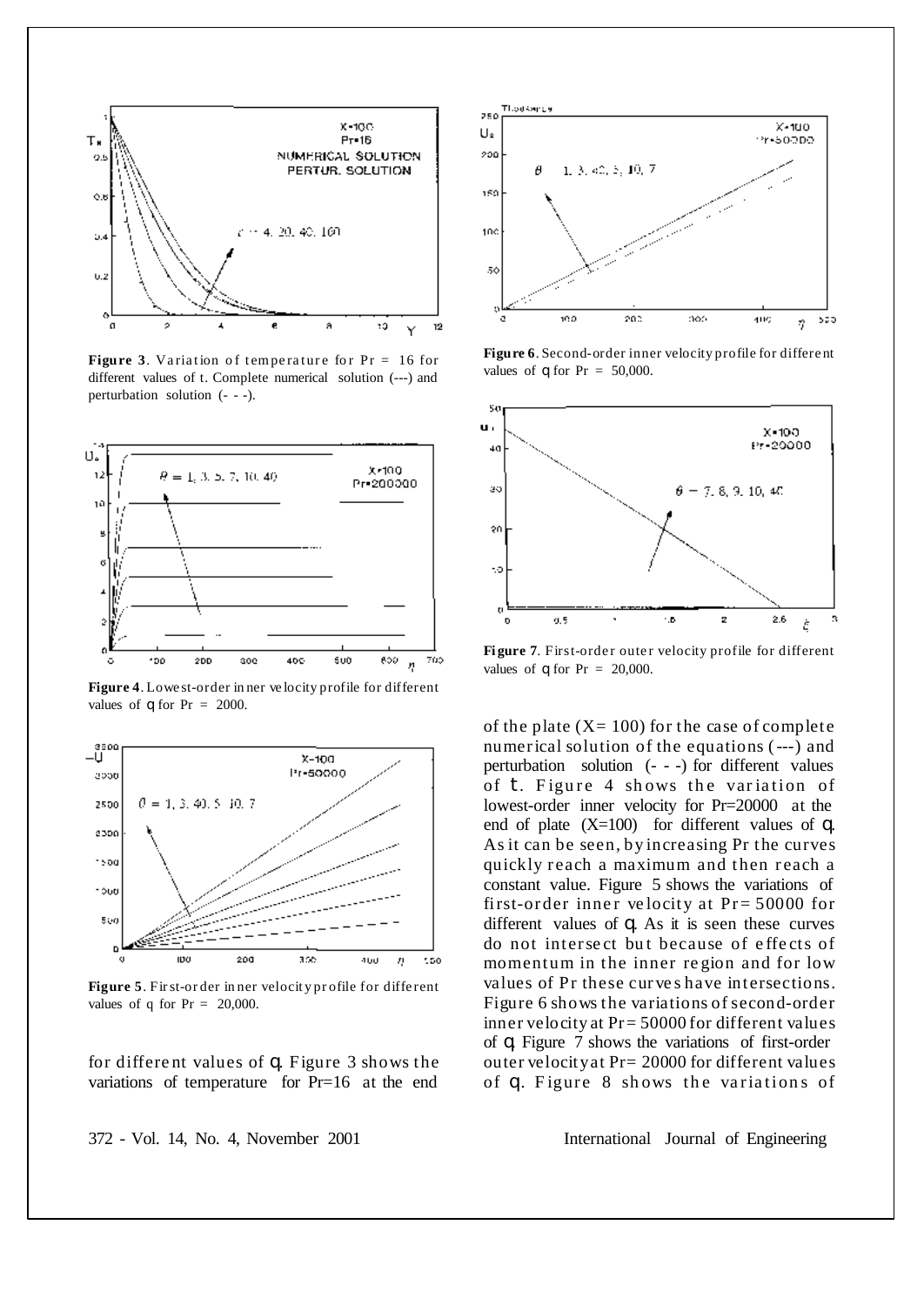

Figure 8. Second-order outer velocity for different values of  $\alpha$  for Pr = 50,000.



**Fi gur e 9**. Ve locit y profile for differe nt valu es of t for  $Pr = 16$ . Complete numerical solution  $(--)$  and perturbation solution (- - -).

second-order outer velocity at  $Pr = 50000$  for different values of  $q$ . Figure 9 shows the variation of velocity obtained from complete numerical solution of the equations (---) and the perturbation solution  $(- - )$  at Pr= 16 for different values of  $\dagger$  and as it is seen these two curves compare very well, except near the maximum values of the velocity. The error in complete solution of the equations increases by increase of Prandtl number. Figure 10 shows the variation of velocity for Pr= 20 (---) and Pr=  $1000$  (---) for different values of q using perturbation methods. By incre ase of Pr the maximum values of velocity ge ts closer to the wall and the thickness of the thermal boundary layer decreases. Figures 11-13 show the gradients of  $T_0$ ,  $T_1$ , and  $T_2$  on the wall,



**Fi gure 10**. Velocity profile for differe nt va lu es of q for  $Pr = 20$  (---),  $Pr = 1000$  (- - -).



**Figure** 11. Gradient of T0 on the wall at  $X = 100$ (---) and  $X = 60$  (- - -), for Pr = 20,000.



**Figure** 12. Gradient of  $T_1$  on the wall at  $X = 100$  (---) and  $X = 60$  (- - -) for  $Pr = 20,000$ .

respectively. Comparing each figure at  $X = 60$ and  $X = 100$  is interesting. Figure 14 shows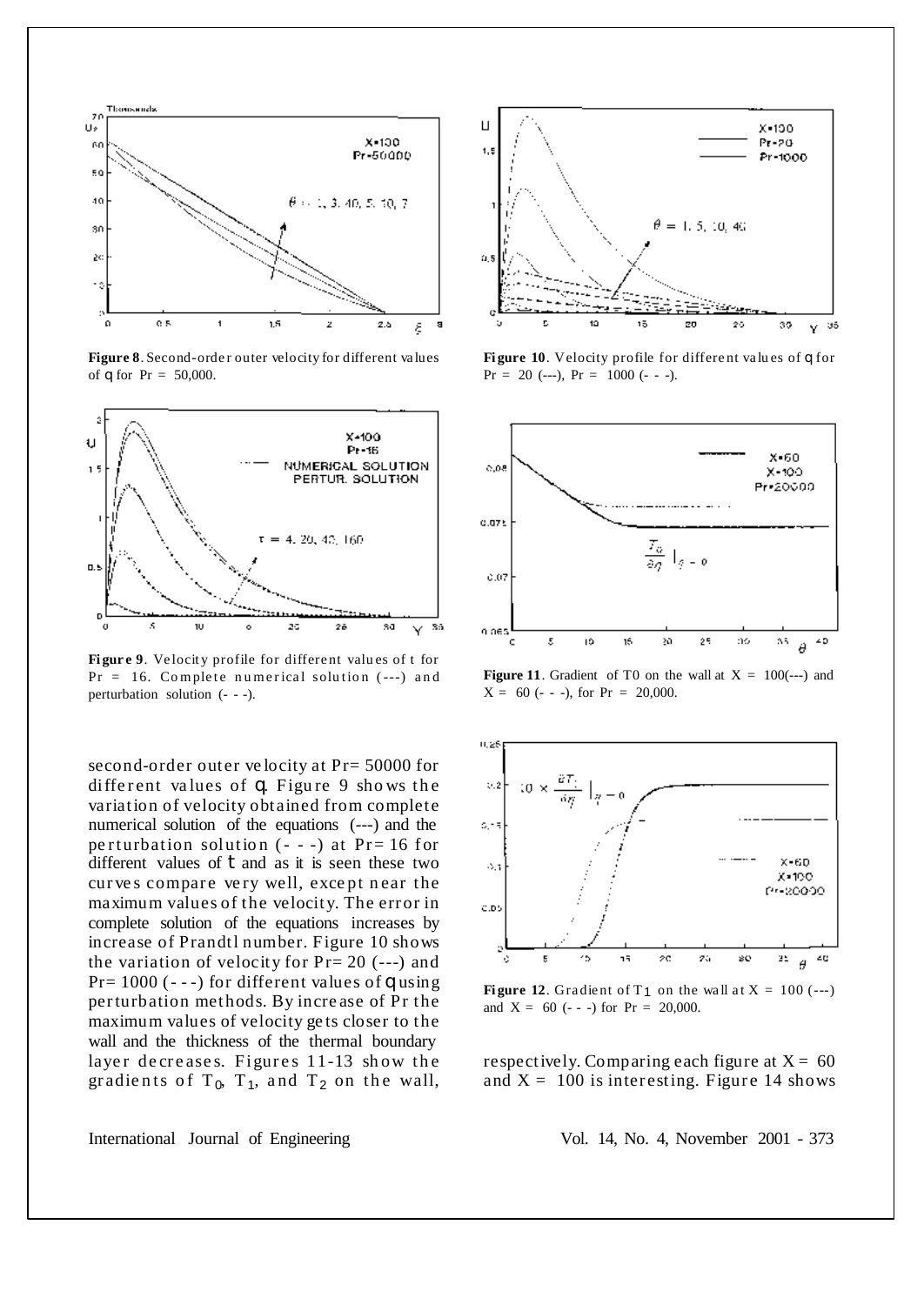

**Figure 13**. Gradient of  $T_2$  on the wall at  $X = 100$  (---) and  $X = 60$  (- - -) for Pr = 20,000.



**Figure 14.**  $N t l_x / G r_x / 4$  versus  $\tau / X^{1/2}$  at  $X = 100$ and  $X = 60$  for  $Pr = 50,000$  (---) and  $Pr = 100,000$  (---).

 $Nu_x / Gr_x / ^4$  versus  $\frac{1}{2} / X^{1/2}$  at Pr=50000 (---) and  $Pr = 100000$  (---) for  $X = 60$  and  $X = 100$ . It is seen that local Nusselt number is greater for bigger X and this is the same as the Ostrach [9] results.

#### **CONCLUSIONS**

The results of the present study indicate that, at high Prandtl number, the transient natural convection flow ne ar a ve rtical isothermal surface is also characterized by two layers. Here the velocity boundary layer tends to be somewhat larger due to large kinematic viscosity relative to thermal diffusivity. The motion of the outer layer, however, seems to be caused by the

drag force exerted by the inner layer, not due to the buoyancy itself. This dual-layer structure is characteristic of the transient flow which results from a step change in the temperature of a vertical isothermal surface. Using the method of matched asymptotic expansions, and matching at each time step and x location, it is possible to numerically calculate time-dependent expansion solutions for the inner and outer regions. These may be combined to form uniformly-valid time-dependent solutionsfor any lar ge Prandtl number. The three-term composite expansions were found to be in good agreement with the nume rically calculated solution of the full equations for Prandtl number at least as low as 16.

As Pr  $\rightarrow \infty$ , the overshoot in the local Nusselt number disappears. This suggests that at large Pr, the Nusselt number may be calculated with fair accuracy during the transient by using the value pr edicte d by the one-dimensional closed-form solution until its value equals the ste ady-state value. After that point, the steady-state value would be used.

In the modified form used here, the method of matched asymptotic expansions proved to be an effective techniques for analysis of the transient natural convection flow resulting from a step change in surface temperature.

#### **NOMENCLATURE**

|                                     | $A_{\mathsf{K},\mathsf{J}} B_{\mathsf{K},\mathsf{J}}$ functions determined by matching |
|-------------------------------------|----------------------------------------------------------------------------------------|
| $Gr_{\chi}$                         | Grashof number                                                                         |
| g                                   | acceleration of gravity                                                                |
| $h_{\mathbf{X}}$                    | local heat transfer coefficient                                                        |
| $Nu_{x}$                            | Nusselt number                                                                         |
| Pr                                  | Prandtl number                                                                         |
| t                                   | time                                                                                   |
| T                                   | dimensionless temperature                                                              |
| Ti                                  | inner region temperature                                                               |
| $T_{w}$                             | wall temperature                                                                       |
| $T \in$                             | fluid temperature                                                                      |
| U, V                                | dimensionless velocity                                                                 |
| $U_i$ , $V_i$                       | inner region velocity                                                                  |
| $U^{\mathsf{O}}$ , $V^{\mathsf{O}}$ | outer region velocity                                                                  |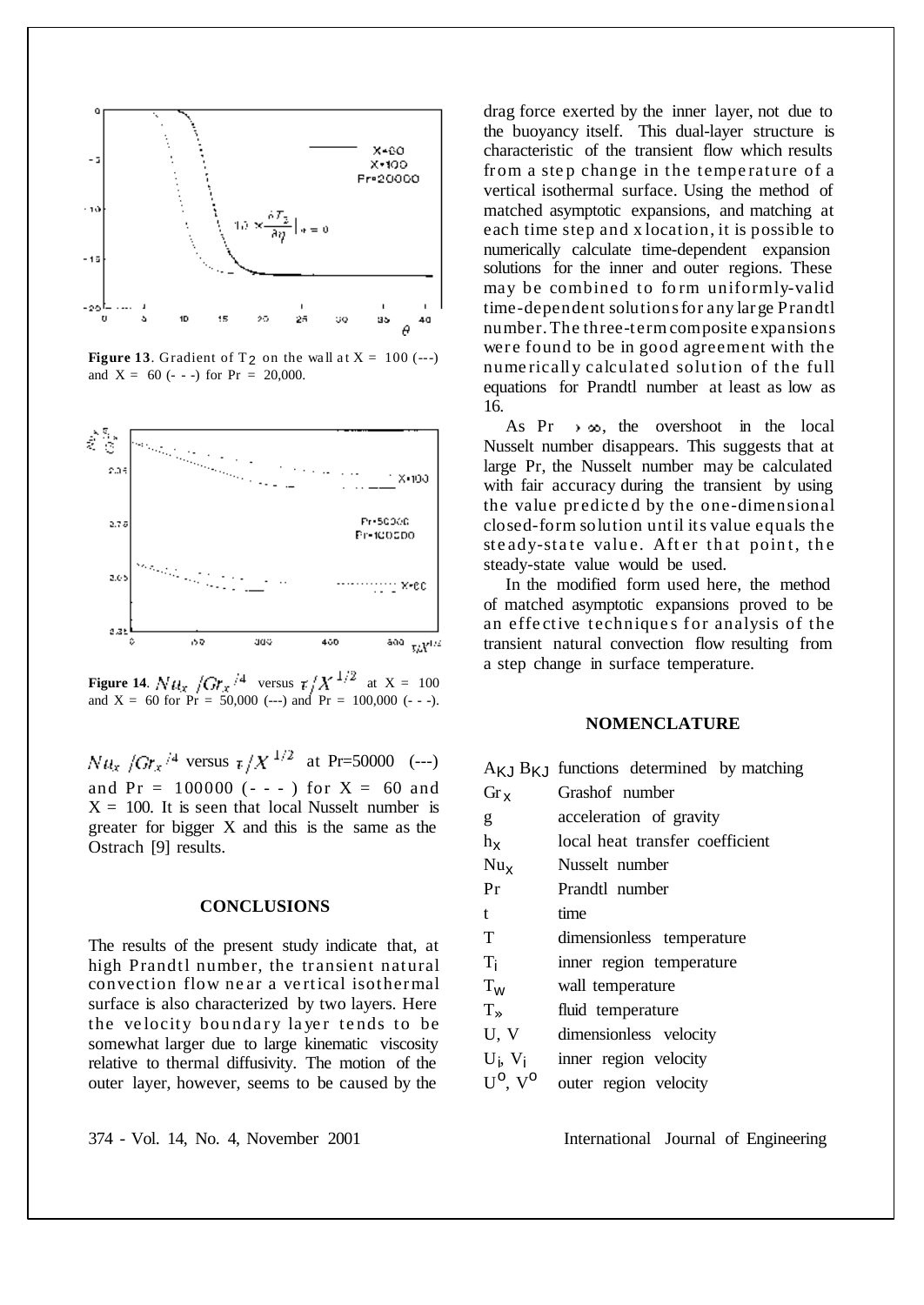| u, v | components of velocity Parallel and |
|------|-------------------------------------|
|      | normal to the surface               |
| X, Y | dimensionless coordinates           |

x, y vertical and horizontal coordinates

# **GREEK**

| e        | Perturbation Parameter           |
|----------|----------------------------------|
|          | Coefficient of thermal expansion |
|          | inner stretched Coordinate       |
|          | stretched time variable          |
| n        | Kinematic viscosity              |
| $\times$ | outer stretched coordinate       |
|          | dimensionless time               |

# **APPENDIX**

$$
\frac{\partial U_0}{\partial X} = \frac{\partial V_0}{\partial \eta} = 0
$$
  

$$
\frac{\partial^2 U_0}{\partial \eta^2} + T_0 = 0
$$
  

$$
\frac{\partial^2 T_0}{\partial \theta} + U_0 \frac{\partial T_0}{\partial X} + V_0 \frac{\partial T_0}{\partial \eta} = \frac{\partial^2 T_0}{\partial \eta^2}
$$
 (I)

 $\varepsilon^{1/2}$  :

$$
\frac{\partial U_1}{\partial X} = \frac{\partial V_1}{\partial \eta} = 0
$$
  

$$
\frac{\partial^2 U_1}{\partial \eta^2} + T_1 = 0
$$
  

$$
U_1 = \frac{\partial T_0}{\partial \eta} + \nu \frac{\partial T_1}{\partial \eta} + \nu \frac{\partial T_1}{\partial \eta} + \nu \frac{\partial T_1}{\partial \eta} + \nu \frac{\partial T_1}{\partial \eta} + \nu \frac{\partial T_1}{\partial \eta} + \nu \frac{\partial T_1}{\partial \eta} + \nu \frac{\partial T_1}{\partial \eta} + \nu \frac{\partial T_1}{\partial \eta} + \nu \frac{\partial T_1}{\partial \eta} + \nu \frac{\partial T_1}{\partial \eta} + \nu \frac{\partial T_1}{\partial \eta} + \nu \frac{\partial T_1}{\partial \eta} + \nu \frac{\partial T_1}{\partial \eta} + \nu \frac{\partial T_1}{\partial \eta} + \nu \frac{\partial T_1}{\partial \eta} + \nu \frac{\partial T_1}{\partial \eta} + \nu \frac{\partial T_1}{\partial \eta} + \nu \frac{\partial T_1}{\partial \eta} + \nu \frac{\partial T_1}{\partial \eta} + \nu \frac{\partial T_1}{\partial \eta} + \nu \frac{\partial T_1}{\partial \eta} + \nu \frac{\partial T_1}{\partial \eta} + \nu \frac{\partial T_1}{\partial \eta} + \nu \frac{\partial T_1}{\partial \eta} + \nu \frac{\partial T_1}{\partial \eta} + \nu \frac{\partial T_1}{\partial \eta} + \nu \frac{\partial T_1}{\partial \eta} + \nu \frac{\partial T_1}{\partial \eta} + \nu \frac{\partial T_1}{\partial \eta} + \nu \frac{\partial T_1}{\partial \eta} + \nu \frac{\partial T_1}{\partial \eta} + \nu \frac{\partial T_1}{\partial \eta} + \nu \frac{\partial T_1}{\partial \eta} + \nu \frac{\partial T_1}{\partial \eta} + \nu \frac{\partial T_1}{\partial \eta} + \nu \frac{\partial T_1}{\partial \eta} + \nu \frac{\partial T_1}{\partial \eta} + \nu \frac{\partial T_1}{\partial \eta} + \nu \frac{\partial T_1}{\partial \eta} + \nu \frac{\partial T_1}{\partial \eta} + \nu \frac{\partial T_1}{\partial \eta} + \nu \frac{\partial T_1}{\partial \eta
$$

$$
V_1 \frac{\partial T_0}{\partial X} = V_0 \frac{\partial T_0}{\partial \eta} + V_1 \frac{\partial T_0}{\partial \eta} = \frac{\partial^2 T_1}{\partial \eta^2}
$$
 (II)

$$
\frac{\partial U_2}{\partial X} + \frac{\partial V_2}{\partial \eta} = 0
$$

$$
\frac{\partial^2 U_2}{\partial \eta^2} + T_2 = 0
$$

$$
\frac{\partial T_2}{\partial \theta} + U_0 \frac{\partial T_2}{\partial X} - U_1 \frac{\partial T_1}{\partial X} + U_2 \frac{\partial T_0}{\partial X}
$$

$$
V_0 \frac{\partial T_2}{\partial \eta} + V_1 \frac{\partial T_1}{\partial \eta} - V_2 \frac{\partial T_0}{\partial \eta} - \frac{\partial^2 T_2}{\partial \eta^2}
$$
(III)
$$
\frac{\partial U_0}{\partial X} + \frac{\partial V_0}{\partial \xi} = 0
$$

$$
\frac{\partial U_0}{\partial \theta} + u_0 \frac{\partial u_0}{\partial X} - v_0 \frac{\partial u_0}{\partial \xi} = \frac{\partial^2 u_0}{\partial \xi^2} \qquad (IV)
$$

$$
\varepsilon^{1/2^-}
$$

:

$$
\frac{\partial u_{1}}{\partial X} + \frac{\partial u_{1}}{\partial \xi} = 0
$$
  

$$
+ u_{1} \frac{\partial u_{0}}{\partial X} + v_{0} \frac{\partial u_{1}}{\partial \xi} =
$$

$$
v_1 \frac{\partial u_0}{\partial \xi} = \frac{\partial^2 u_1}{\partial \xi^2}
$$
 (V)

 $\mathbf{g}^1$  .  $\mathbf{f}$ 

$$
\frac{\partial u_{-2}}{\partial X} + \frac{\partial v_2}{\partial \xi} = 0
$$
\n
$$
\frac{\partial u_{-2}}{\partial x_{-2}} - \frac{\partial u_{-2}}{\partial x_{-2}} - \frac{\partial u_{-2}}{\partial x_{-2}}
$$

$$
-3n\pi\pi\pi\pi
$$

àп.

$$
v_0 \frac{\partial u_2}{\partial \xi} + v_1 \frac{\partial u_1}{\partial \xi} + v_2 \frac{\partial u_0}{\partial \xi} - \frac{\partial^2 u_2}{\partial \xi^2}
$$
 (VI)  
\n
$$
A_{10} (X, \theta) - \lim_{\eta \to \infty} U_0 (X, \theta, \eta)
$$
  
\n
$$
A_{31} (X, \theta) = \lim_{\eta \to \infty} \left[ U_3 (X, \theta, \eta) \right]
$$
  
\n
$$
A_{11} (X, \theta) , \eta \right]
$$
  
\n
$$
A_{11} (X, \theta) = \frac{\partial u_0}{\partial \xi} (X, 0, \theta)
$$

International Journal of Engineering Vol. 14, No. 4, November 2001 - 375